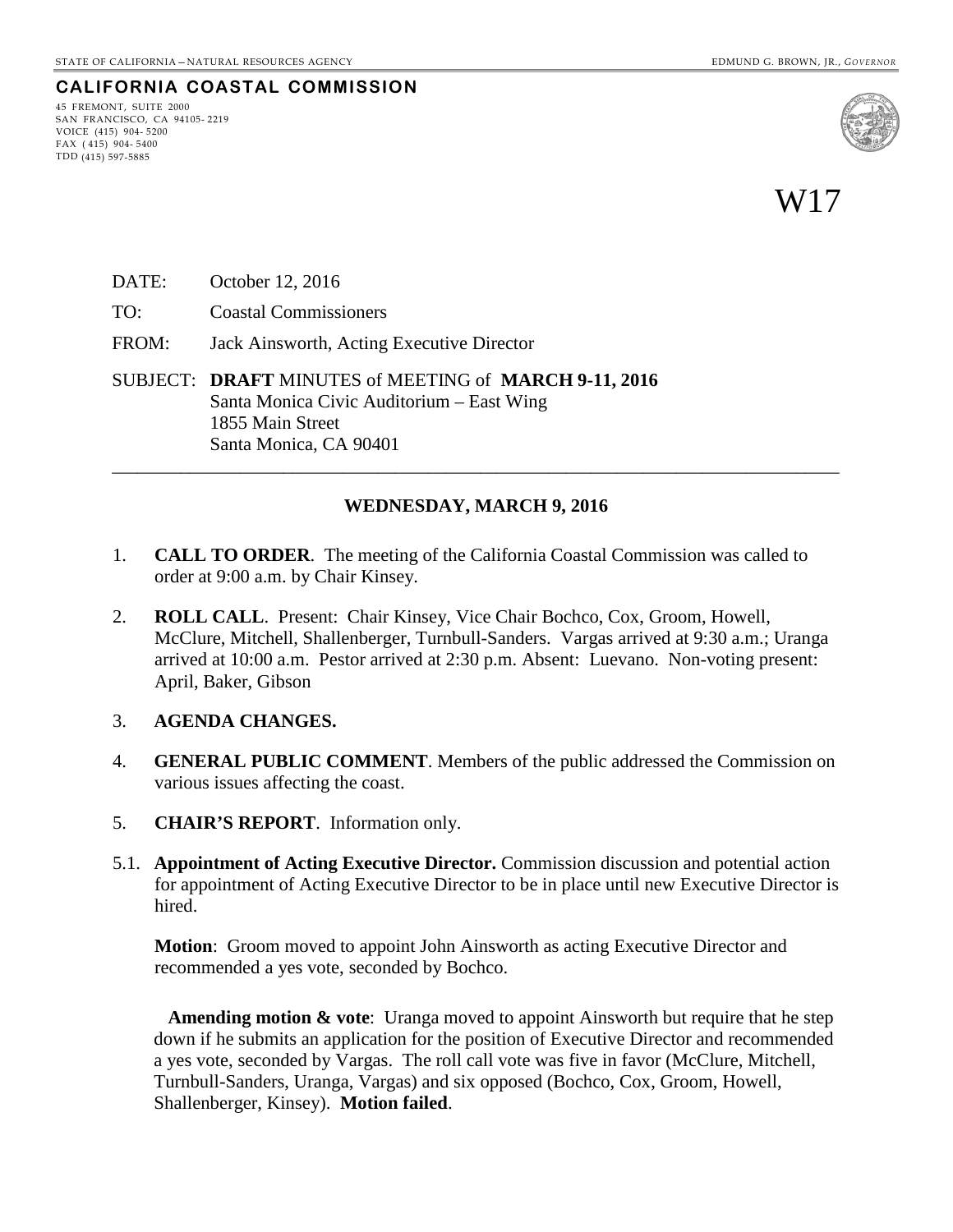**Vote on main motion**: The roll call vote was 10 in favor (Bochco, Cox, Groom, Howell, McClure, Mitchell, Shallenberger, Turnbull-Sanders, Vargas, Kinsey) and one opposed (Uranga). **Approved**.

5.2. **Selection Process for Executive Director.** Consideration and Commission discussion regarding the selection process for a new Executive Director of the California Coastal Commission. **Discussion only.**

[*Shallenberger departed; Pestor arrived*.]

# **SAN DIEGO COAST DISTRICT**

6. **CONSENT CALENDAR**. Staff recommended that the Commission approve the consent calendar with conditions. (*Howell out of the room for this item*)

**Motion & vote**: Turnbull-Sanders moved to approve the consent calendar pursuant to the staff recommendation and recommended a yes vote, seconded by Uranga. Chair Kinsey ruled that the vote was unanimous in favor of the motion. **Approved with conditions**.

- a. **Application No. 6-15-1983 (Pardee Homes**, San Diego)
- b. **Application No. (6-15-2098) Champion-Cain,** San Diego)

## **SAN DIEGO COAST DISTRICT**

- 7. **DEPUTY DIRECTOR'S REPORT**. Report by Deputy Director on permit waivers, emergency permits, immaterial amendments & extensions, LCP matters not requiring public hearings, and on comments from the public. There being no objection, Chair Kinsey ruled that the Commission concurred.
- 8. **CONSENT CALENDAR (removed from Regular Calendar)**. Staff moved 2 items [10c, 10d] to the expanded consent calendar and recommended approval with conditions.

**Motion & vote:** Cox moved to approve the consent calendar pursuant to the staff recommendation and recommended a yes vote, seconded by Uranga. Chair Kinsey ruled that the vote was unanimous in favor of the motion**. Approved with conditions.**

### 9. **LOCAL COASTAL PROGRAMS (LCPs).**

a. **City of Carlsbad LCP Amendment No. LCP-6-CAR-15-0034-2 (General Plan Update/LCP Map Revisions) Time Extension.** Staff recommended approval of the time extension.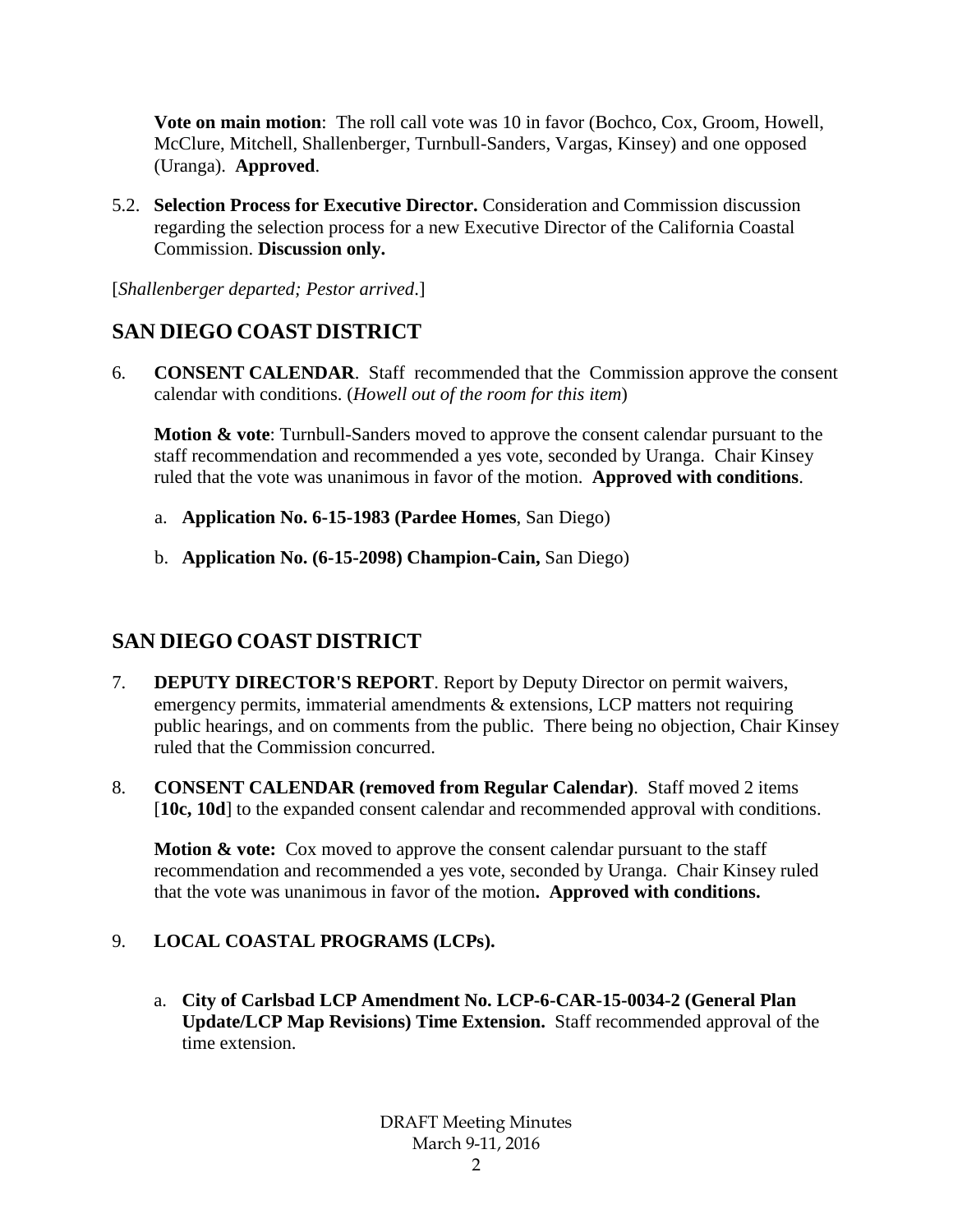**Motion & vote:** Cox moved to grant the time extension for up to one year and recommended a yes vote, seconded by Bochco. Chair Kinsey ruled that the vote was unanimous in favor of the motion. **Approved**.

- b. **City of San Diego LCP Amendment No. LCP-6-SAN-15-0035-4 (Part A/Affordable Housing Density Bonus). [POSTPONED]**
- c. **City of San Diego LCP Amendment No. LCP-6-SAN-15-0035-4 (Part B/Community Plan Implementation Revisions)**. Staff recommended approval of the Implementation Plan as submitted.

**Motion & vote**: Cox moved to reject the Implementation Plan as submitted pursuant to the staff recommendation and recommended a no vote, seconded by Bochco. Chair Kinsey ruled that the vote was unanimous in opposition of the motion. **Approved as submitted.**

[*Howell returned*]

d. **City of San Diego LCP Amendment No. LCP-6-SAN-15-0035-4 (Part C/Solar Energy Systems Ordinance)**. Staff recommended approval as submitted.

**Motion & vote**: Cox moved to reject the Implementation Plan as submitted pursuant to the staff recommendation and recommended a no vote, seconded by Bochco. Chair Kinsey ruled that the vote was unanimous in opposition to the motion. **Approved as submitted**.

### 10. **COASTAL PERMIT APPLICATIONS**.

- a. **Application No. 6-10-018 (Brown**, Encinitas) [**POSTPONED**]
- b. **Application No. 6-14-0559 (Sonnie**, Encinitas) [**POSTPONED**]
- c. **Application No. 6-15-1186 (Encinitas Wastewater Improvements**) Moved by staff to the expanded consent calendar. **Approved with conditions.**
- d. **Application No. 6-15-1980 (City of Coronado**, **Glorietta Bay Marina and Boat Launch Improvements**) Moved by staff to the expanded consent calendar. **Approved with conditions.**
- e. **Application No. 6-16-0024 (California State Parks Silver Strand Fence Replacement,** Coronado) Staff recommended approval with conditions.

**Motion**: Cox moved to approve pursuant to the staff recommendation and recommended a yes vote, seconded by Bochco.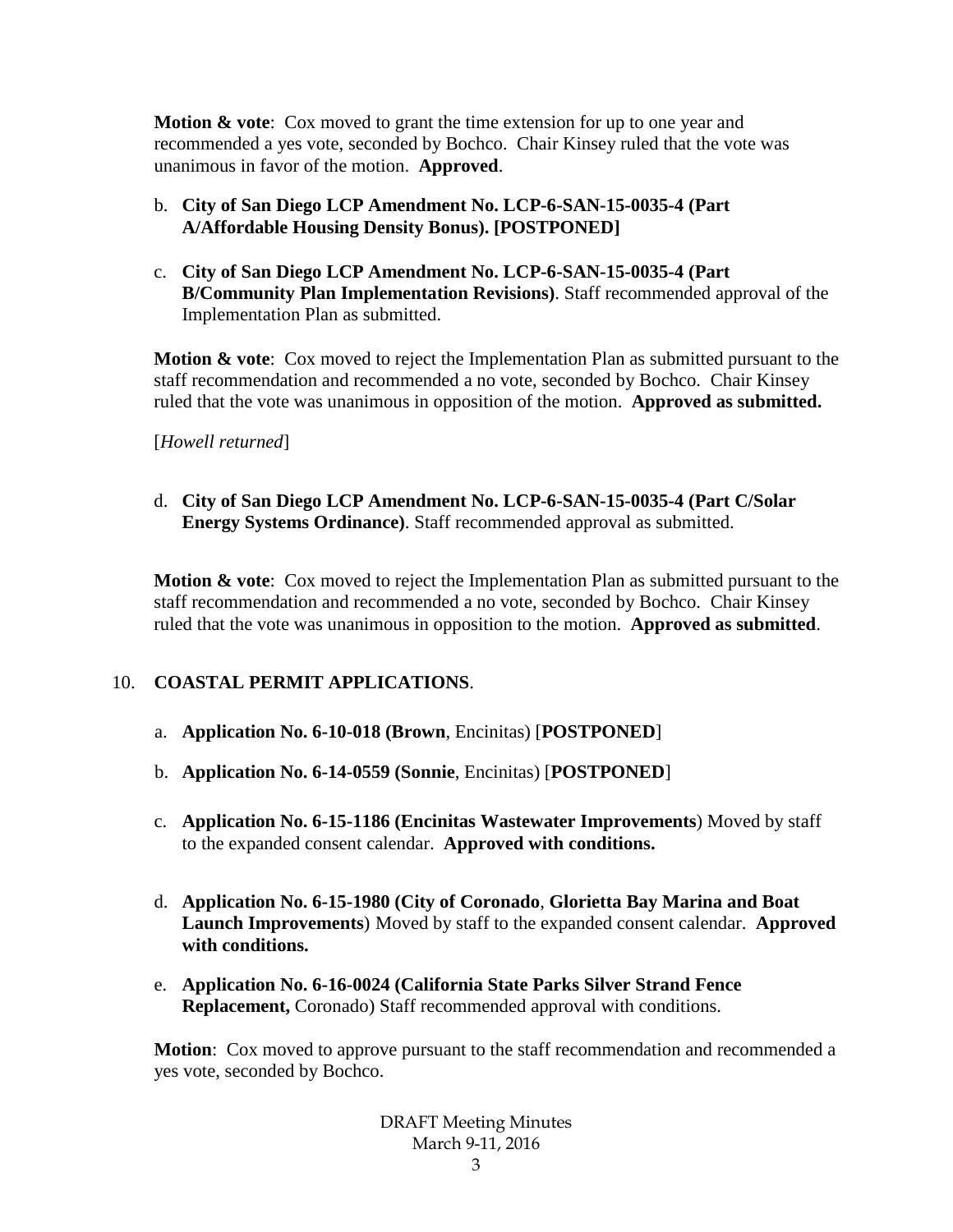**Amending motion & vote**: Cox moved to allow a 2" x 6" mesh grid fence to be constructed of an 11-gauge wire or thicker with an anti-perching device atop the fence post and recommended a yes vote, seconded by Howell. The roll call vote was 10 in favor (Bochco, Cox, Howell, McClure, Mitchell, Pestor, Turnbull-Sanders, Uranga, Vargas, Kinsey) and one opposed (Groom). **Motion passed.** 

**Vote on main motion:** The roll call vote was 10 in favor (Bochco, Cox, Howell, McClure, Mitchell, Pestor, Turnbull-Sanders, Uranga, Vargas, Kinsey) and one opposed (Groom). **Approved with conditions**.

f. **Application No. 6-15-2092 (Caltrans I-5/San Elijo Lagoon Bridge Replacement**). Trailed until after item 11a.

### 11. **PUBLIC WORKS PLAN/NOTICE OF IMPENDING DEVELOPMENT.**

a. **North Coast Corridor Public Works Plan Amendment No. PWP-6-NCC-16-0001- 1.** Staff recommended approval as submitted.

**Motion & vote**: Cox moved to certify **Public Works Plan Amendment No. PWP-6- NCC-16-0001-1** as submitted and recommended a yes vote, seconded by Bochco. Chair Kinsey ruled that the vote was unanimous in favor of the motion. **Approved as submitted**.

b. **North Coast Corridor Notice of Impending Development No. NCC-NOID-0005-15 (Interstate 5 Improvements at San Elijo Lagoon).** Staff recommended approval with conditions. Hearing combined with trailed item 10f.

**Motion & vote:** Cox moved to determine that the Notice of Impending Development was consistent with the certified public works plan and recommended a yes vote, seconded by Bochco. Chair Kinsey ruled that the vote was unanimous in favor of the motion. **Approved**.

10f. **Application No. 6-15-2092 (Caltrans I-5/San Elijo Lagoon Bridge Replacement**). Staff recommended approval with conditions. Hearing combined with item 11b.

**Motion & vote:** Cox moved to approve pursuant to the staff recommendation and recommended a yes vote, seconded by Bochco. Chair Kinsey ruled that the vote was unanimous in favor of the motion. **Approved with conditions.**

### 12. **REVISED FINDINGS.**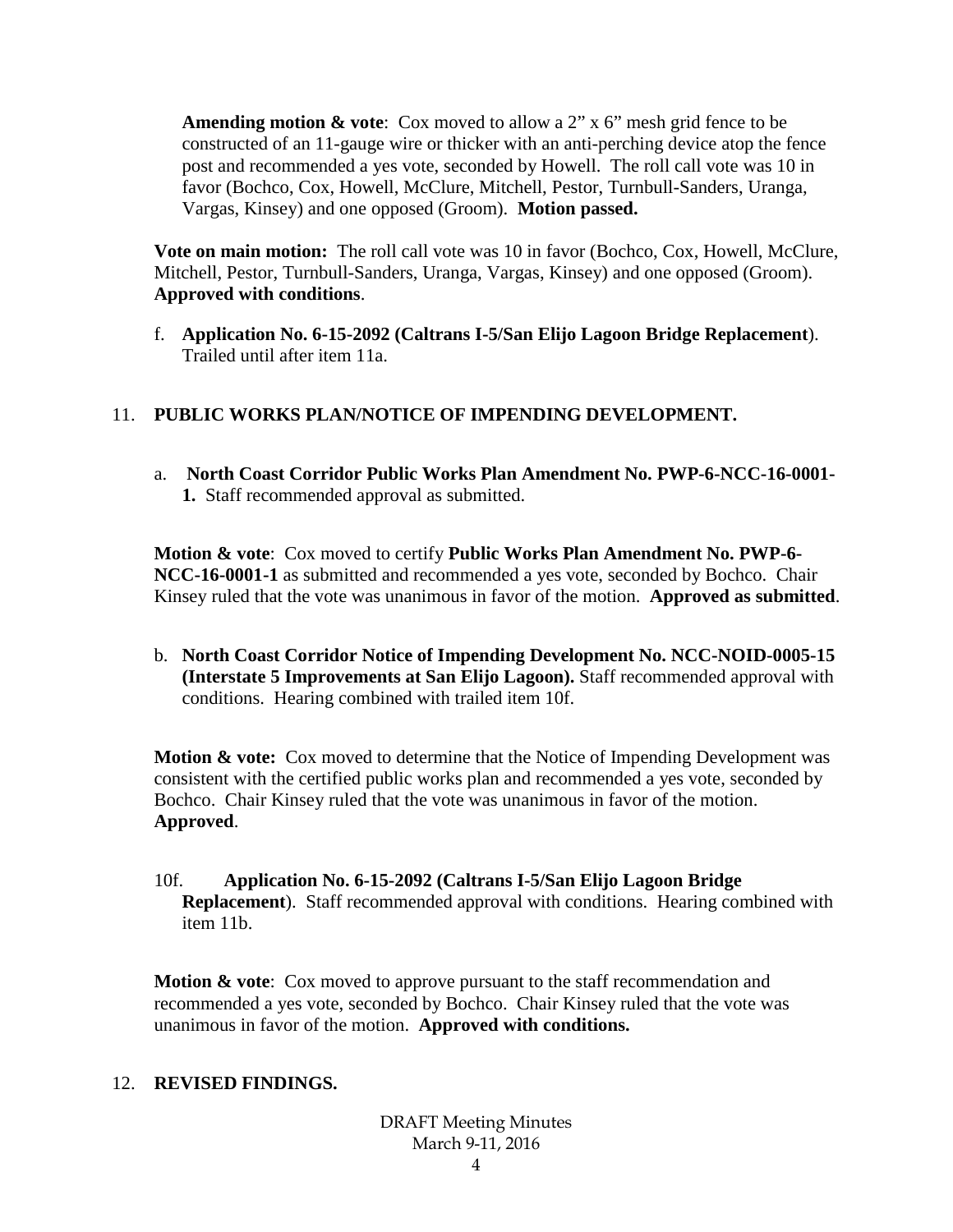a. **Application No. 6-15-0003** (**Integral Communities**, Imperial Beach) Staff recommended approval of the revised findings.

**Motion & vote:** Cox moved to adopt the findings pursuant to the staff recommendation and recommended a yes vote, seconded by Bochco. The vote of the prevailing side was 10 in favor (Bochco, Cox, Groom, Howell, McClure, Mitchell, Turnbull-Sanders, Uranga, Vargas, Kinsey) and none opposed. **Approved**.

### b. **Application No. 6-15-0424** (**SeaWorld Orca Enclosure Expansion**, San Diego) [**POSTPONED**]

# **NORTH COAST DISTRICT**

13. **DEPUTY DIRECTOR'S REPORT**. Report by Deputy Director on permit waivers, emergency permits, immaterial amendments & extensions, LCP matters not requiring public hearings, and on comments from the public. There being no objection, Chair Kinsey ruled that the Commission concurred.

### 14. **CONSENT CALENDAR (removed from Regular Calendar***).* None.

### 15. **LOCAL COASTAL PROGRAMS (LCPs)**

a. **Humboldt County LCP Amendment No. LCP-1-HUM-15-0004-1 (Samoa Town Plan Modifications).** Staff recommended denial as submitted and approval with modifications.

**Motion & vote:** McClure moved to certify the Land Use Plan as submitted and recommended a no vote, seconded by Bochco. Chair Kinsey ruled that the vote was unanimous in opposition to the motion. **Certification denied as submitted.**

**Motion & vote:** McClure moved certify the Land Use Plan if modified as suggested by staff and recommended a yes vote, seconded by Bochco. Chair Kinsey ruled that the vote was unanimous in favor of the motion. **Approved with modifications**.

**Motion & vote**: McClure moved to reject the Implementation Plan as submitted and recommended a yes vote, seconded by Bochco. Chair Kinsey ruled that the vote was unanimous in favor of the motion. **Certification denied as submitted**.

**Motion & vote:** McClure moved to certify the Implementation Plan if modified as suggested by staff and recommended a yes vote, seconded by Bochco. Chair Kinsey ruled that the vote was unanimous in favor of the motion. **Approved with modifications**.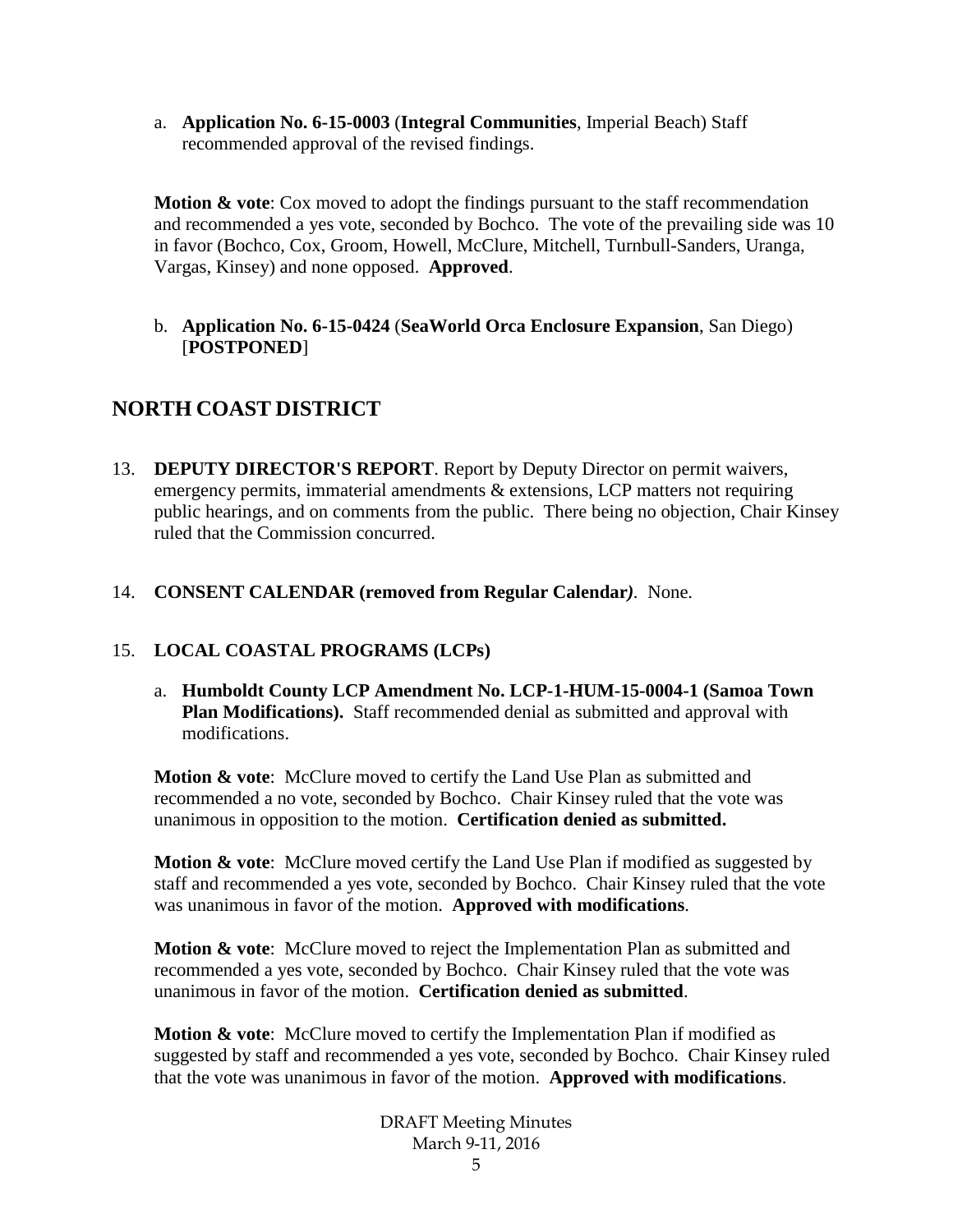## **ENERGY, OCEAN RESOURCES AND FEDERAL CONSISTENCY**

- 16. **ENERGY, OCEAN RESOURCES and FEDERAL CONSISTENCY**. Report by the Deputy Director on permit waivers, emergency permits, immaterial amendments & extensions, negative determinations, matters not requiring public hearings, and status report on offshore oil & gas exploration & development.
- 17. **CONSENT CALENDAR (removed from Regular Calendar)**. Staff moved one item [18a] to the expanded consent calendar and recommended approval with conditions.

**Motion & vote:** Bochco moved to approve the consent calendar pursuant to the staff recommendation and recommended a yes vote, seconded by Groom. Chair Kinsey ruled that the vote was unanimous in favor of the motion. **Approved with conditions.**

### 18. **COASTAL PERMIT APPLICATIONS**.

a. **Application No. 9-15-0027 (Venoco, Inc.,** Goleta) Moved by staff the to expanded consent calendar**. Approved with conditions.**

### 19. **FEDERAL CONSISTENCY.**

a. **CD-0004-15 (NOAA Restoration Center,** Southern California) Staff recommended that the Commission concur with the consistency determination.

**Motion & vote**: Groom moved to concur with consistency determination CD-0004-15 and recommended a yes vote, seconded by Bochco. Chair Kinsey ruled that the vote was unanimous in favor of the motion. **Approved**.

## **STATEWIDE**

20. **APPROVAL OF MINUTES**. The minutes of April 2015 were approved as written.

**Motion & vote**: Bochco moved to approve the minutes of April 15-17, 2015 as written and recommended a yes vote, seconded by McClure. Chair Kinsey ruled that the vote was unanimous in favor of the motion. **Approved**.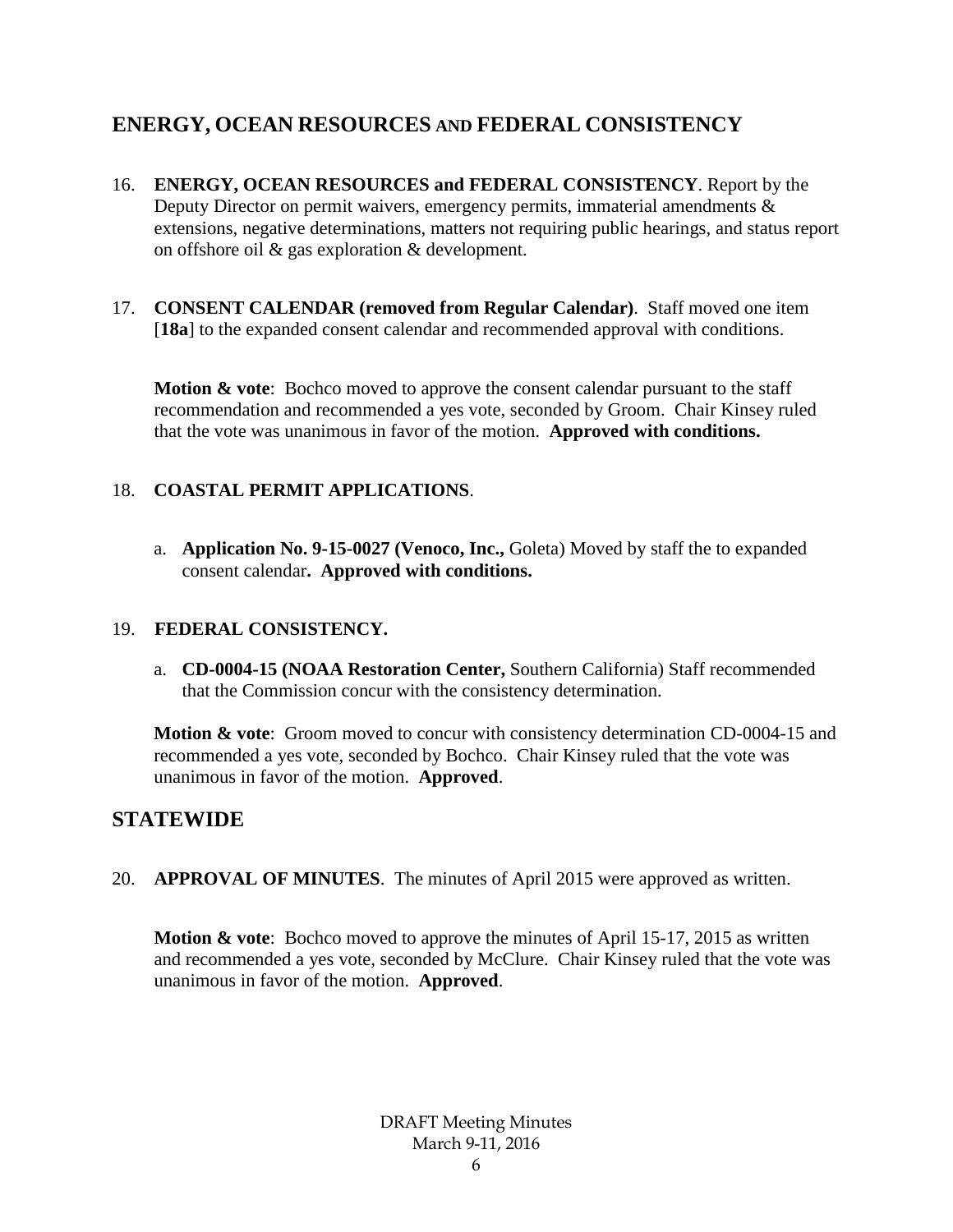- 21. **COMMISSIONERS' REPORTS**. Information only.
- 22. **CONSERVANCY REPORT**. Information only.
- 23. **SANTA MONICA MOUNTAINS CONSERVANCY REPORT**. None.
- 24. **SANTA MONICA BAY RESTORATION REPORT**. None.
- 25. **DEPUTY ATTORNEY GENERAL'S REPORT**. None.
- 26. **LEGISLATIVE REPORT.** Information only, discussion continued to Thursday.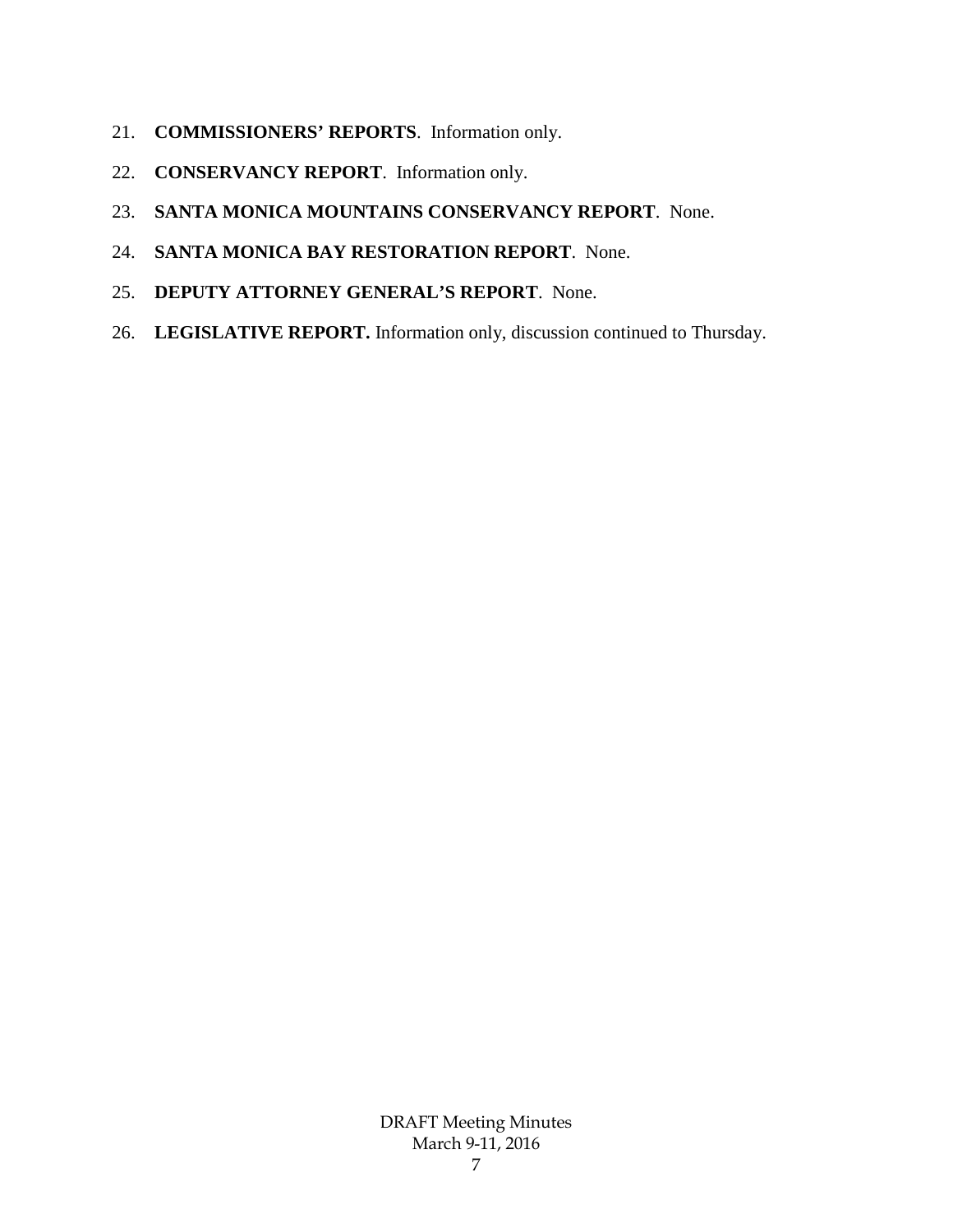## **THURSDAY, MARCH 10, 2016**

- 1. **CALL TO ORDER**. The meeting of the California Coastal Commission was called to order at 9:00 a.m. by Chair Kinsey.
- 2. **ROLL CALL**. Present: Chair Kinsey, Vice Chair Bochco, Cox, Groom, Howell, McClure, Mitchell, Pestor, Turnbull-Sanders, Uranga. Vargas arrived at 9:35 a.m. Absent: Luevano. Non-voting present: April, Baker, Gibson.
- 3. **AGENDA CHANGES.**
- 4. **GENERAL PUBLIC COMMENT**. Members of the public addressed the Commission on various issues affecting the coast.

## **SOUTH COAST DISTRICT (ORANGE COUNTY)**

- 5. **ADMINISTRATIVE CALENDAR**. Staff recommended concurrence with the Executive Director's determination. There being no objection, Chair Kinsey ruled that the Commission concurred.
	- a. **Application No. 5-15-0840 (Deen,** Huntington Beach)
- 6. **CONSENT CALENDAR**. Staff recommended that the Commission approve the consent calendar with conditions.

**Motion & vote:** Bochco moved to approve the consent calendar pursuant to the staff recommendation and recommended a yes vote, seconded by Mitchell. Chair Kinsey ruled that the vote was unanimous in favor of the motion. **Approved with conditions.**

- a. **Application No. 5-15-0814 (Public Works Dept.,** Huntington Beach)
- b. **Application No. 5-15-1367 (Bapu Development, LLC,** Newport Beach) [**POSTPONED**]
- c. **Application No. 5-15-1471 (Stewart,** Newport Beach)
- d. **Application No. 5-15-1565 (Spencer,** San Clemente)
- e. **Application No. 5-15-1719 (Wardy,** Newport Beach)
- f. **Application No. 5-15-1732 (Lawler,** Newport Beach)
- g. **Application No. 5-15-1979 (Haugen,** San Clemente)

## **ENFORCEMENT**

7. **ENFORCEMENT REPORT**. Report by Chief of Enforcement on Statewide Enforcement Program. [**POSTPONED**]

### **[***Items Th8 and Th9 were trailed and heard after Item 13a***]**

[*Vargas out of the room*]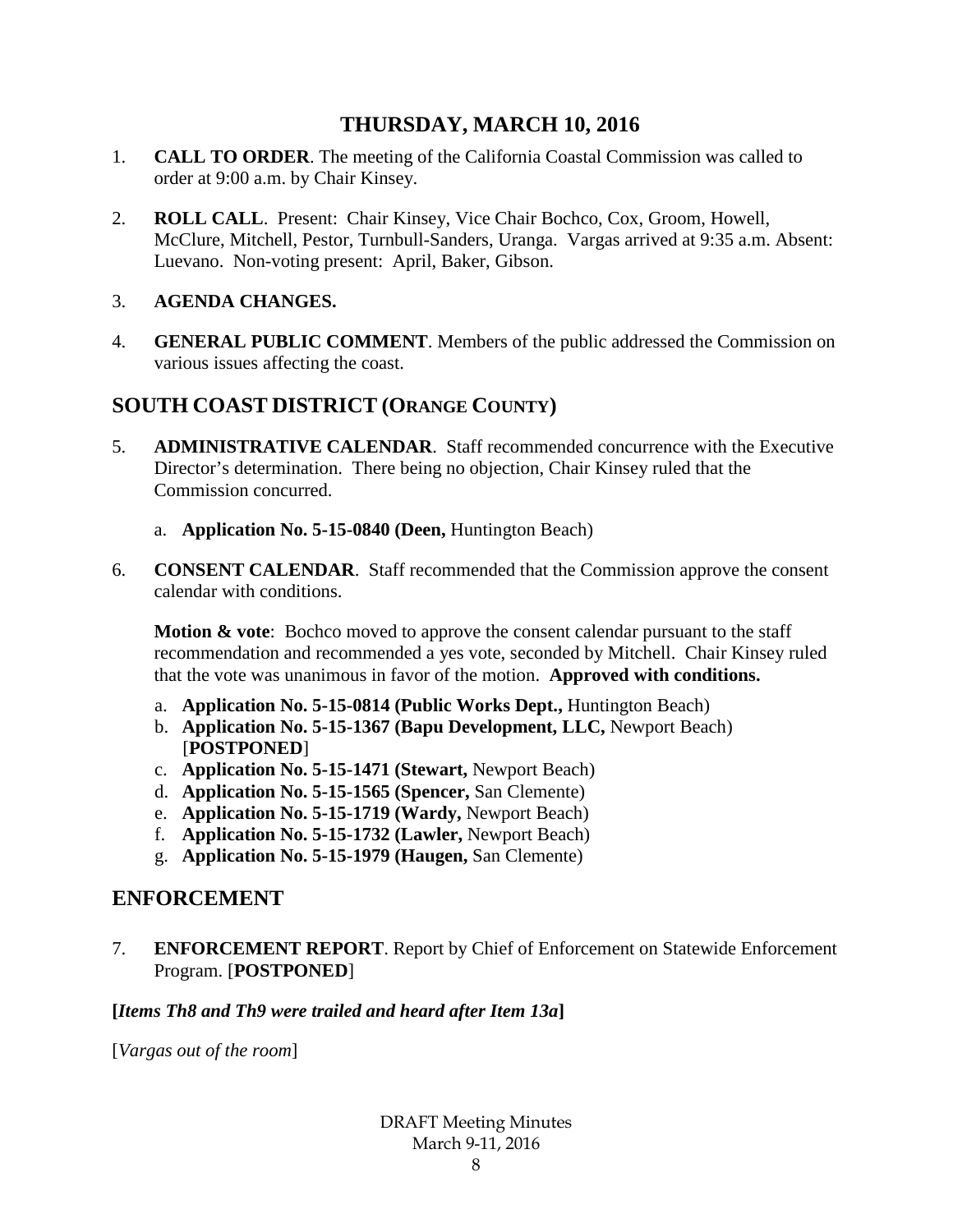8. **Commission Consent Cease and Desist Order No. CCC-16-CD-01 (Isaacson, Santa Monica Mountains,** Los Angeles Co.) Staff recommended that the Commission issue the Cease and desist order.

**Motion & vote:** Bochco moved to issue the **Cease and Desist order No. CCC-16-CD-01**  pursuant to the staff recommendation and recommended a yes vote, seconded by McClure. Chair Kinsey ruled that the vote was unanimous in favor of the motion. **Approved**.

9. **Commission Consent Restoration Order No. CCC-16-RO-01 (Isaacson, Santa Monica Mountains,** Los Angeles Co.) Staff recommended that the Commission issue the Restoration order.

**Motion & vote:** Bochco moved to issue **Restoration order No. CCC-16-RO-01** pursuant to the staff recommendation and recommended a yes vote, seconded by McClure. Chair Kinsey ruled that the vote was unanimous in favor of the motion. **Approved**.

[*Vargas returned*.]

## **SOUTH COAST DISTRICT (ORANGE COUNTY)**

- 10. **DEPUTY DIRECTOR'S REPORT FOR ORANGE COUNTY**. Report by Deputy Director on permit waivers, emergency permits, immaterial amendments & extensions, LCP matters not requiring public hearings, and on comments from the public. There being no objection, Chair Kinsey ruled that the Commission concurred.
- 11. **CONSENT CALENDAR (removed from Regular Calendar)**. Staff moved one item [**13c**] to the expanded consent calendar and recommended approval with conditions.

Chair Kinsey ruled that the Commission unanimously approved the consent calendar.

### 12. **LOCAL COASTAL PROGRAMS (LCPs).**

- a. **City of Newport Beach Coastal Land Use Plan (LUP) Amendment No. LCP-5- NPB-14-0831-3 (Lido House Hotel). Certification Review.** Staff recommended concurrence with Executive Director's determination that action of City of Newport is legally adequate. There being no objection, Chair Kinsey ruled that the Commission concurred.
- b. **City of Newport Beach LCP Implementation Plan No. LCP-5-NPB-15-0039-1. Time Extension.** Staff recommended approval of the time extension.

Commissioner Pestor recused himself.

**Motion & vote:** Bochco moved to grant the time extension pursuant to the staff recommendation and recommended a yes vote, seconded by Turnbull-Sanders. Chair Kinsey ruled that the vote was unanimous in favor of the motion. **Approved**.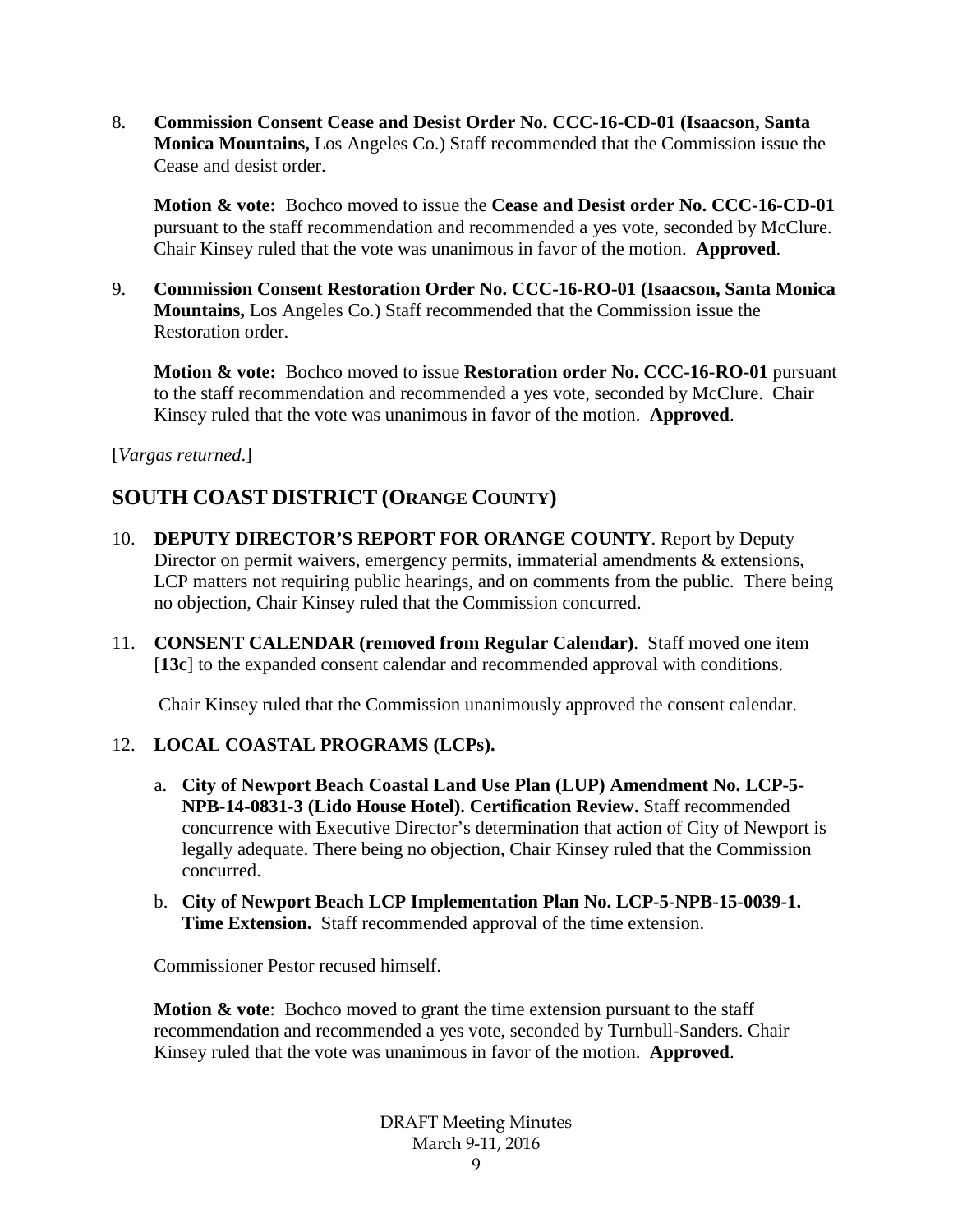### 13. **COASTAL PERMIT APPLICATIONS**.

a. **Application No. 5-15-1459 (Newport Harbor Yacht Club,** Newport Beach) Staff recommended approval with special conditions. Staff orally modified its recommendation.

**Motion & vote:** Groom moved to approve pursuant to the staff recommendation and recommended a yes vote, seconded by Uranga. Chair Kinsey ruled that the vote was unanimous in favor of the motion. **Approved with conditions.**

- b. **Application No. 5-15-1946 (Smith Family Trust,** San Clemente) [**POSTPONED**]
- c. **Application No. 5-15-2056 (City of San Clemente Beach Sand Replenishment Program**) Moved by staff to the expanded consent calendar. **Approved with conditions**.

## **NORTH CENTRAL COAST DISTRICT**

### [*Howell departed*]

- 14. **DEPUTY DIRECTOR'S REPORT**. Report by Deputy Director on permit waivers, emergency permits, immaterial amendments & extensions, LCP matters not requiring public hearings, and on comments from the public. There being no objection, Chair Kinsey ruled that the Commission concurred.
- 15. **CONSENT CALENDAR (removed from Regular Calendar)**. Staff moved one item [**16a**] to the expanded consent calendar and recommended approval with conditions.

**Motion & vote**: Bochco moved to approve the consent calendar pursuant to the staff recommendation and recommended a yes vote, seconded by Uranga. Chair Kinsey ruled that the vote was unanimous in favor of the motion. **Approved with conditions**.

### 16. **COASTAL PERMIT APPLICATIONS**.

a. **Application No. 2-15-1354 (Caltrans,** Marin and Sonoma Counties) Moved by staff to the expanded consent calendar. **Approved with conditions.**

# **CENTRAL COAST DISTRICT**

17. **DEPUTY DIRECTOR'S REPORT**. Report by Deputy Director on permit waivers, emergency permits, immaterial amendments & extensions, LCP matters not requiring public hearings, and on comments from the public. There being no objection, Chair Kinsey ruled that the Commission concurred.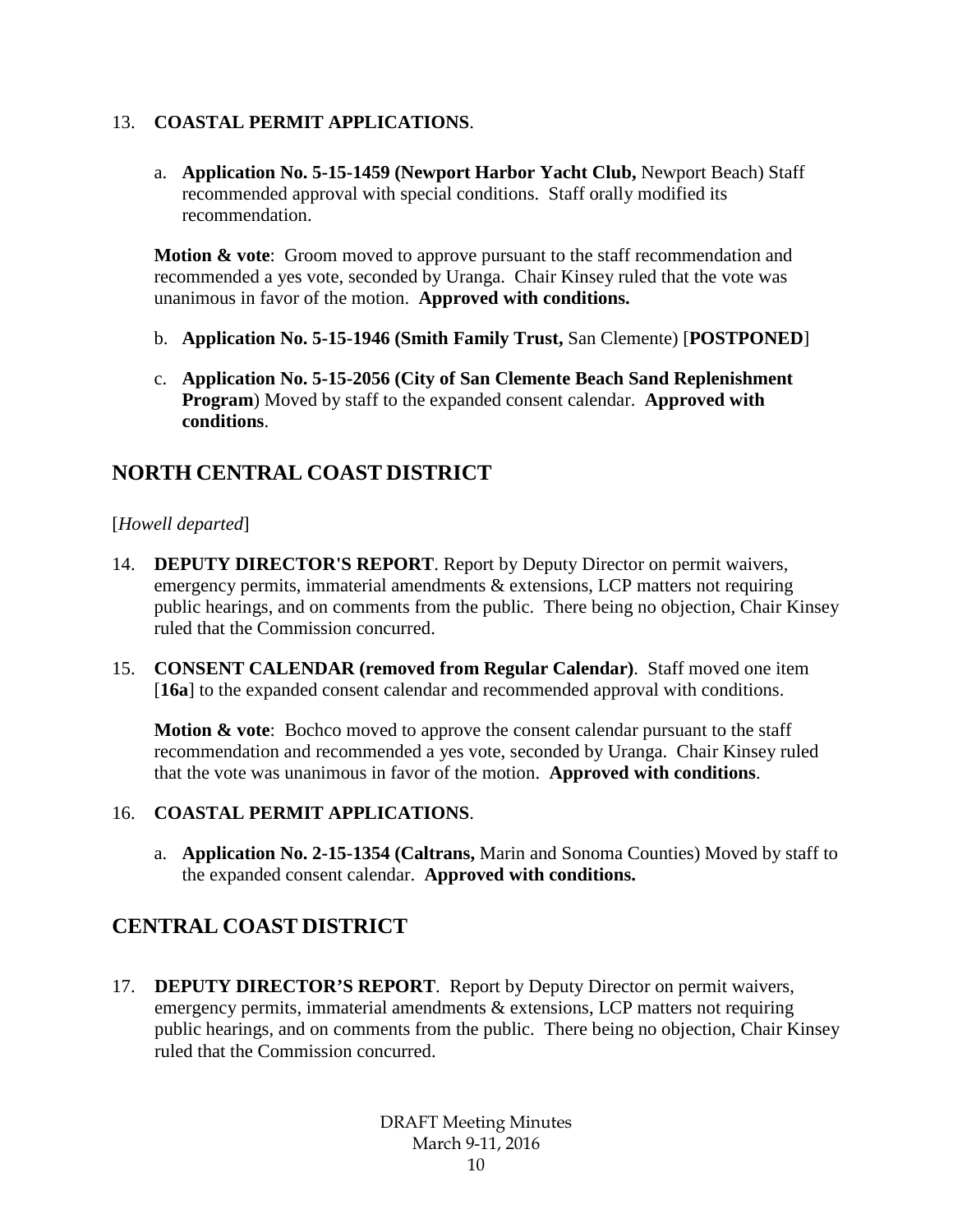#### 18. **CONSENT CALENDAR (removed from Regular Calendar)**. None

#### 19. **NEW APPEALS**.

a. **Appeal No. A-3-SLO-15-0001 (Loperena,** San Luis Obispo Co.) Staff recommended that the Commission determine that **Appeal No. A-3-SLO-15-0001** raised substantial issue on the grounds that the appeal was filed. There being no objection, Chair Kinsey ruled that the Commission **found substantial issue** and continued the matter to a future hearing.

#### 20. **REVISED FINDINGS.**

a. **A-3-PSB-14-0057 (Silver Shoals Subdivision,** San Luis Obispo Co.) Staff recommended approval of the revised findings.

**Motion & vote:** Bochco moved to adopt the revised findings pursuant to the staff recommendation and recommended a yes vote, seconded by Vargas. The vote of the prevailing side was 6 in favor (Bochco, Cox, McClure, Turnbull-Sanders, Uranga, Vargas) and none opposed. **Approved**.

## **SOUTH COAST DISTRICT (LOS ANGELES COUNTY)**

- 21. **DEPUTY DIRECTOR'S REPORT FOR LOS ANGELES COUNTY**. Report by Deputy Director on permit waivers, emergency permits, immaterial amendments  $\&$ extensions, LCP matters not requiring public hearings, and on comments from the public. There being no objection, Chair Kinsey ruled that the Commission concurred.
- 22. **CONSENT CALENDAR (removed from Regular Calendar)**.Staff moved one item [25a] to the expanded consent calendar and recommended approval with conditions.

**Motion & vote**: Uranga moved to approve the consent calendar pursuant to the staff recommendation and recommended a yes vote, seconded by McClure. Chair Kinsey ruled that the vote was unanimous in favor of the motion. **Approved with conditions.**

### 23. **LOCAL COASTAL PROGRAM.**

a. **City of Long Beach LCP Amendment No. LCP-5-LOB-16-0004-1 (Adaptive Reuse Ordinance).** Staff recommended concurrence with Executive Director's determination that the City of Long Beach's request to amend the Implementing Ordinances (LIP) portion of the certified Local Coastal Program to facilitate adaptive reuse of buildings is a minor amendment.

**Motion & vote:** Uranga moved to reject the Implementation Plan as submitted pursuant to the staff recommendation and recommended a no vote, seconded by Bochco. Chair Kinsey ruled that the vote was unanimous in opposition to the motion. **Approved as submitted**.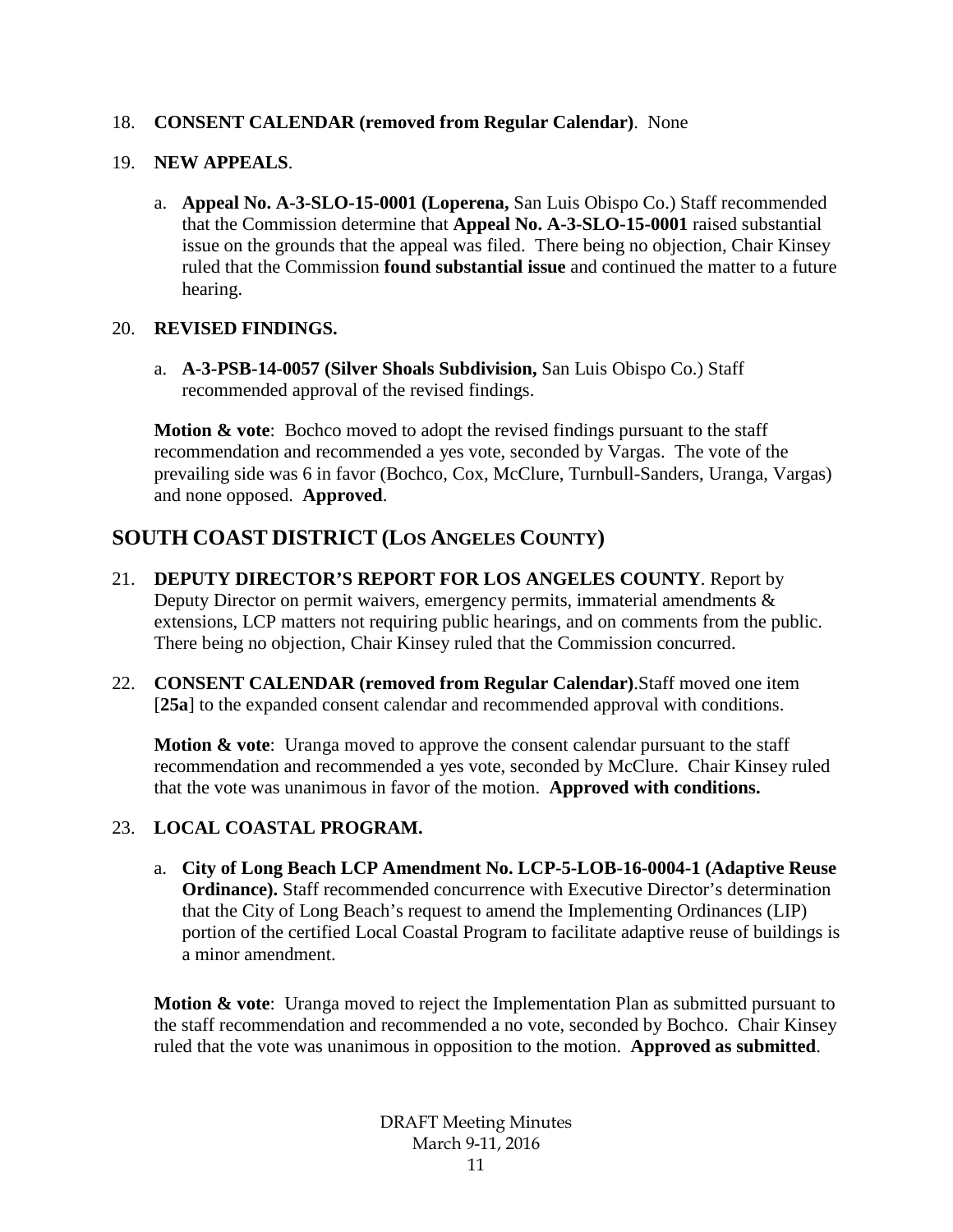**Report on Closed Session.** The Commission received litigation information and advice regarding:

*Hansen v. CCC (Silver Shoals Investors LLC, RPI) SeaWorld LLC v. CCC.*  The Commission received litigation information and advice and provided direction regarding: *Grassroots Coalition v. CCC (Lester et al., RPI) One matter of potential litigation.*

#### 24. **NEW APPEALS**.

a. **Appeal No. A-5-RPV-15-0051 (Rancho Palos Verdes Parking**) Staff recommended that the Commission determine that **Appeal No. A-5-RPV-15-0051** raised substantial issue on the grounds that the appeal was filed. There being no objection, Chair Kinsey ruled that the Commission **found substantial issue** and opened the de novo hearing. Staff recommended approval with conditions.

**Motion & vote:** Bochco moved to approve pursuant to the staff recommendation and recommended a yes vote, seconded by Vargas. Chair Kinsey ruled that the vote was unanimous in favor of the motion. **Approved with conditions**.

### 25. **COASTAL PERMIT APPLICATIONS**.

- a. **Application No. 5-15-1393 (Los Cerritos Wetlands Authority,** Long Beach) Moved by staff to the expanded consent calendar. **Approved with conditions.**
- b. **Application No. 5-15-1427 (California Department of Fish and Wildlife, Ballona Wetlands Ecological Reserve,** Playa del Rey, Los Angeles) Staff recommended approval with conditions.

**Motion & vote:** Bochco moved to approve pursuant to the staff recommendation and recommended a yes vote, seconded by McClure. The roll call vote was 6 in favor (Bochco, Groom, McClure, Mitchell, Pestor, Kinsey) and 4 opposed (Cox, Turnbull-Sanders, Uranga, Vargas). **Approved with conditions**.

c. **Application No. 5-16-0095 (Bolkin,** Los Angeles) Staff recommended approval with conditions.

**Motion & vote**: Groom moved to approve pursuant to the staff recommendation and recommended a yes vote, seconded by Bochco. Chair Kinsey ruled that the vote was unanimous in favor of the motion. **Approved with conditions**.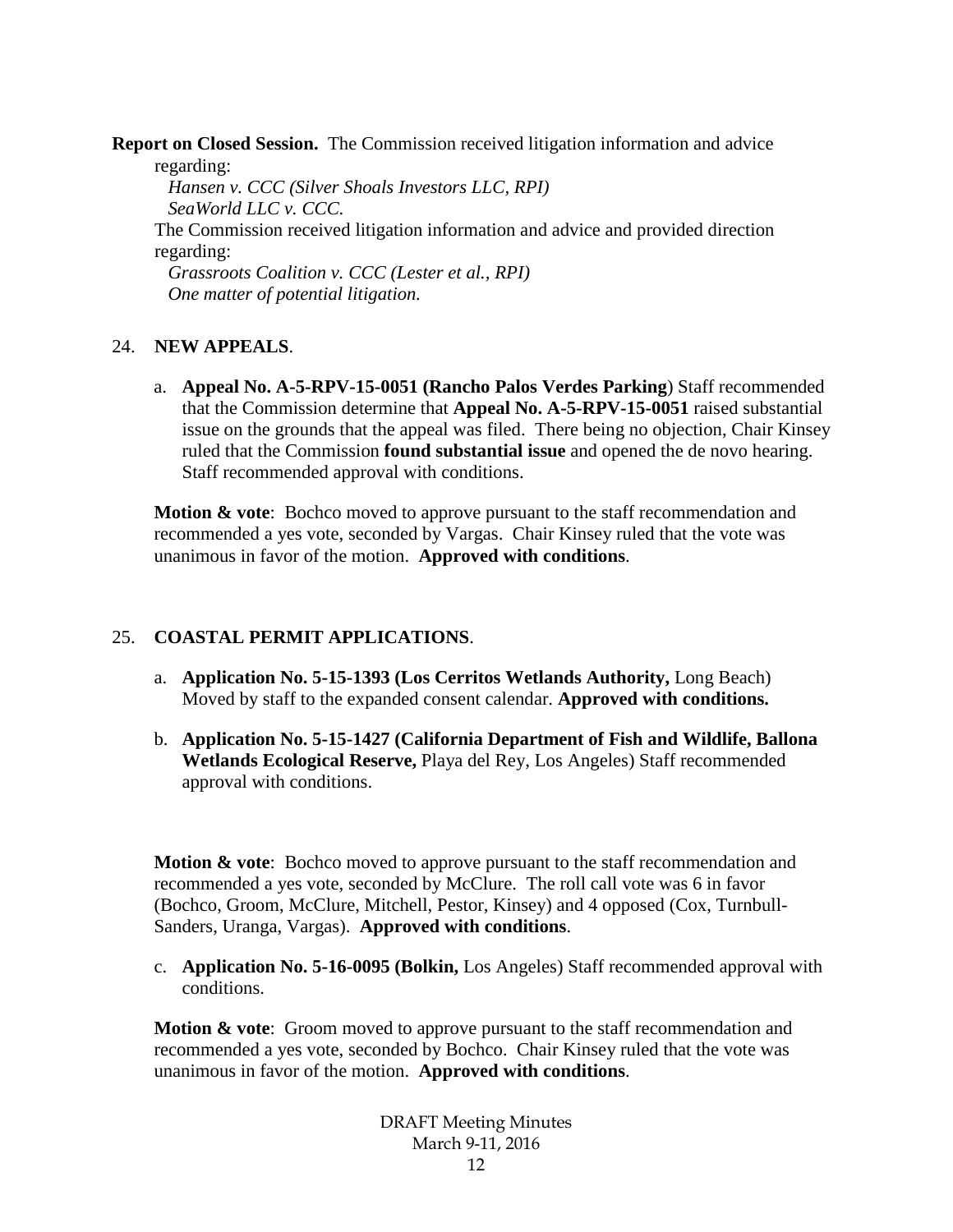**Motion & vote**: Groom moved to reduce the after-the-fact fee from 5 times to 2 times and recommended a yes vote, seconded by Cox. The roll call vote was 8 in favor (Bochco, Cox, Groom, McClure, Mitchell, Turnbull-Sanders, Uranga, Kinsey) and 2 opposed (Pestor, Vargas). **Approved**.

**LEGISLATIVE REPORT**. (Continued from Wednesday.) Discussion only.

The Commission recessed for the day at 5:45 p.m.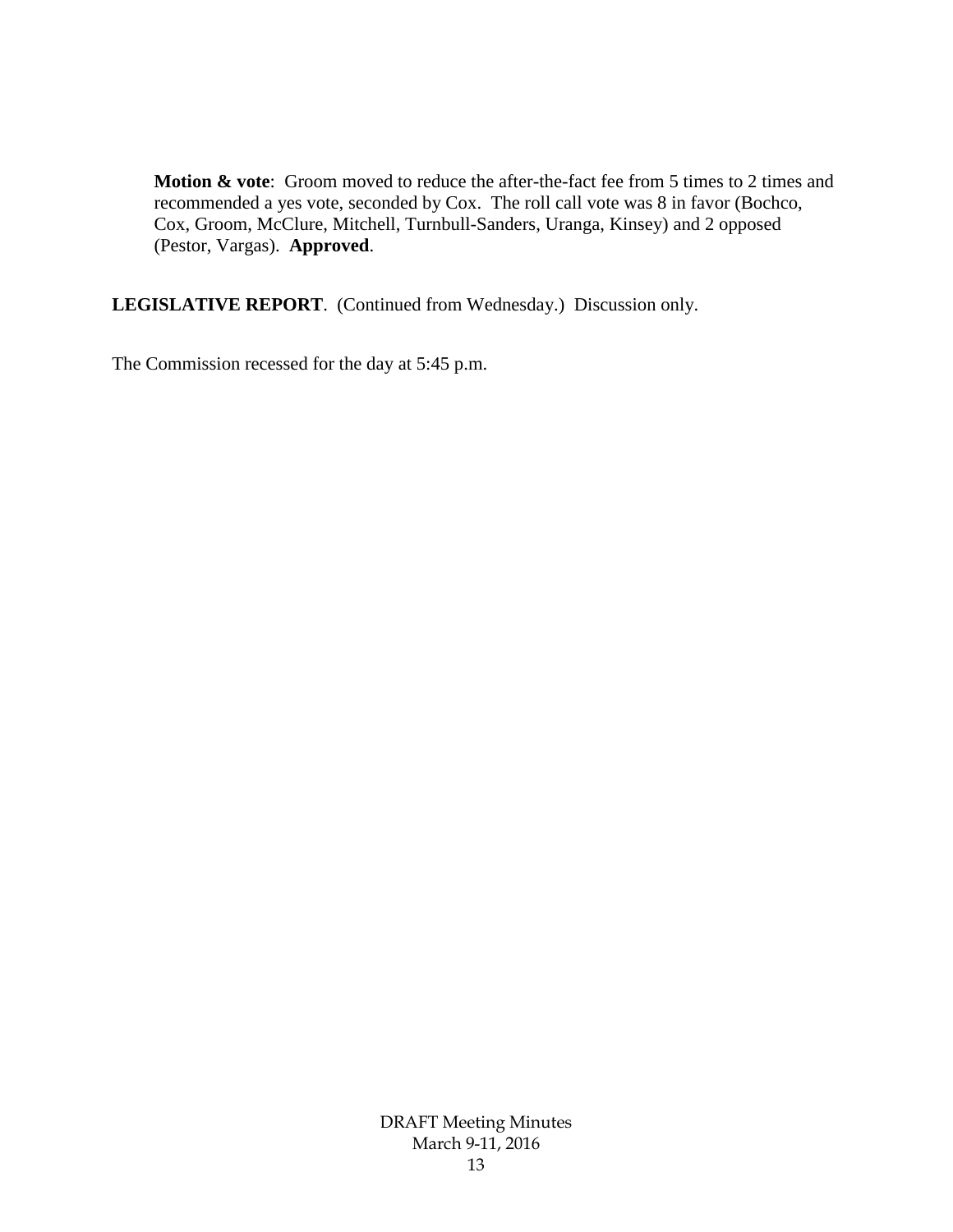## **FRIDAY, MARCH 11, 2016**

- 1. **CALL TO ORDER**. The meeting of the California Coastal Commission was called to order at 9:00 a.m. by Chair Kinsey.
- 2. **ROLL CALL**. Present: Chair Kinsey, Vice Chair Bochco, Cox, Groom, Howell, McClure Pestor, Turnbull-Sanders, Uranga. Vargas arrived at 9:05 a.m. Absent: Luevano, Mitchell. Non-voting present: April, Baker, Gibson.
- 3. **AGENDA CHANGES.**
- 4. **GENERAL PUBLIC COMMENT**. Members of the public addressed the Commission on various issues affecting the coast.

# **SOUTH CENTRAL COAST DISTRICT**

- 5. **DEPUTY DIRECTOR'S REPORT**. Report by Deputy Director on permit waivers, emergency permits, immaterial amendments & extensions, LCP matters not requiring public hearings, and on comments from the public. There being no objection, Chair Kinsey ruled that the Commission concurred.
- 6. **CONSENT CALENDAR (removed from Regular Calendar)**. None.

### 7. **LOCAL COASTAL PROGRAM.**

a. **Santa Barbara County LCP Amendment No. LCP-4-STB-14-0835-2-Part B (General Package 2013 Amendment).** Staff recommended approval of the Implementation Plan if modified as suggested.

**Motion & vote**: Bochco moved to reject the Implementation Plan as submitted pursuant to the staff recommendation and recommended a yes vote, seconded by Cox. Chair Kinsey ruled that the vote was unanimous in favor of the motion. **Certification denied as submitted.**

**Motion & vote:** Bochco moved to certify the Implementation Plan if modified as suggested by staff and recommended a yes vote, seconded by Cox. Chair Kinsey ruled that the vote was unanimous in favor of the motion. **Approved with modifications.**

b. **Santa Barbara County LCP Amendment No. LCP- 4-STB-14-0836-2-Part C (Summerland Community Plan Update).** Staff recommended approval with modifications. [*Vargas out of room on the vote*]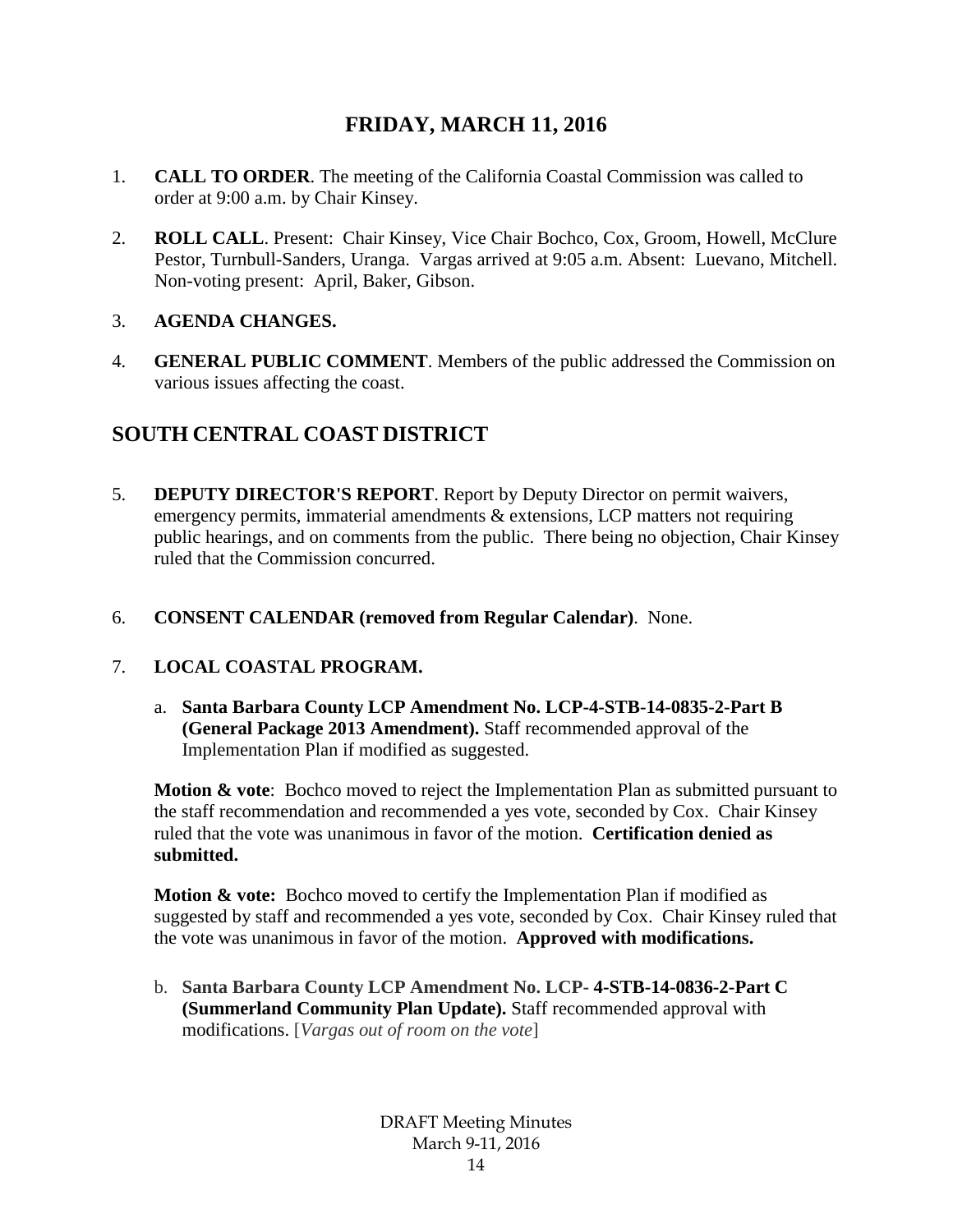**Motion & vote**: Cox moved to certify the Land Use Plan as submitted and recommended a no vote, seconded by Bochco. Chair Kinsey ruled that the vote was unanimous in opposition to the motion. **Certification denied as submitted.**

**Motion & vote**: Cox moved to certify the Land Use Plan if modified as suggested by staff and recommended a yes vote, seconded by Bochco. Chair Kinsey ruled that the vote was unanimous in favor of the motion. **Approve with modifications**.

**Motion & vote**: Cox moved to reject the Implementation Plan as submitted and recommended a yes vote, seconded by Bochco. Chair Kinsey ruled that the vote was unanimous in favor of the motion. **Certfication denied as submitted.**

**Motion & vote**: Cox moved to certify the Implementation Plan if modified as suggested by staff and recommended a yes vote, seconded by Bochco. Chair Kinsey ruled that the vote was unanimous in favor of the motion. **Approved with modifications**.

### [*Vargas returned*]

### 8. **NEW APPEAL.**

- a. **Appeal No. A-4-MAL-13-030 (Santa Monica-Malibu Unified School District**, Malibu) [**POSTPONED**]
- b. **Appeal No. A-4-VNT-15-0034 (Sandefer,** Ventura) Staff recommended that the Commission determine that **Appeal No. A-4-VNT-15-0034** raised substantial issue on the grounds on which the appeal was filed. There being no objection, Chair Kinsey ruled that the Commission found substantial issue and opened the de novo hearing. Staff recommended approval with conditions. Staff orally modified recommended special condition 2(A) to apply only to the applicant's property.

**Motion & vote**: Bochco moved to approve pursuant to the staff recommendation as modified and recommended a yes vote, seconded by McClure. Chair Kinsey ruled that the vote was unanimous in favor of the motion. **Approved with conditions.**

c. **Appeal No. A-4-STB-14-016 (Carr,** Santa Barbara Co.) Staff recommended approval with conditions.

**Motion**: Vargas moved to approve pursuant to the staff recommendation and recommended a yes vote, seconded by Howell.